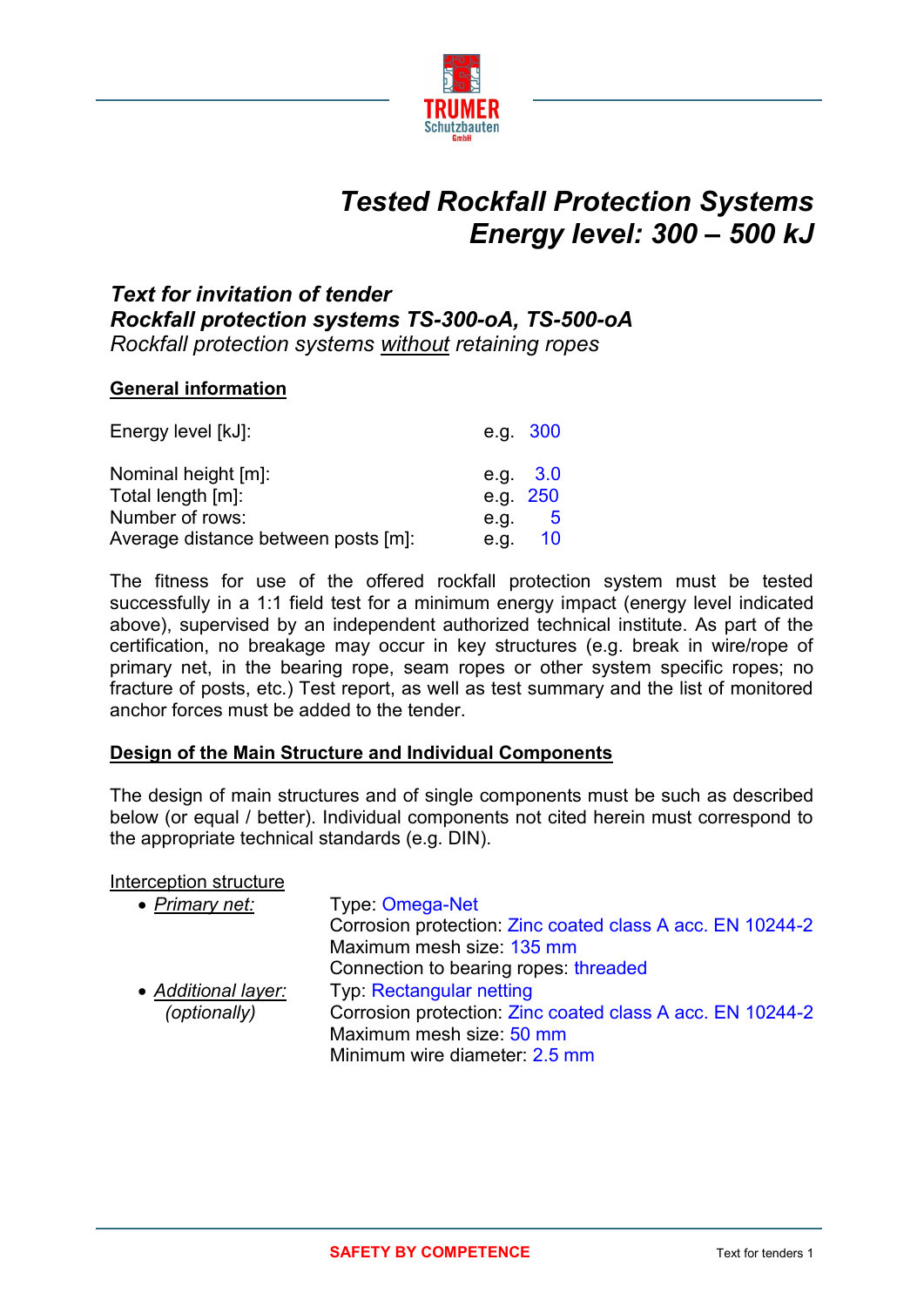

## Support structure

**Post:** Corrosion protection: hot dip galvanized according to EN ISO 1461 Design: fixed rotation at the base plate (without upslope retaining ropes) Connection to underground: anchored installation

### Connection components

 *Bearing ropes:* Type: according to EN 12385-4 Corrosion protection: hot dip galvanized *Side stabilisation:* Type: according to EN 12385-4 Corrosion protection: hot dip galvanized

### Energy absorbing elements (brake elements)

- *Operating mode:* Energy dissipation: plastic deformation *Position:* close to anchors, so that can be carried out without
- dismantling the fence
- *Corrosion protection:* hot dip galvanized according to EN ISO 1461

#### Anchoring

- *of ropes:* using anchor bars and eyelet frames
- 

 *of posts:* using anchor bars (3 pieces per base plate); connection to concrete foundation or rock *of concrete foundation:* using anchor bars